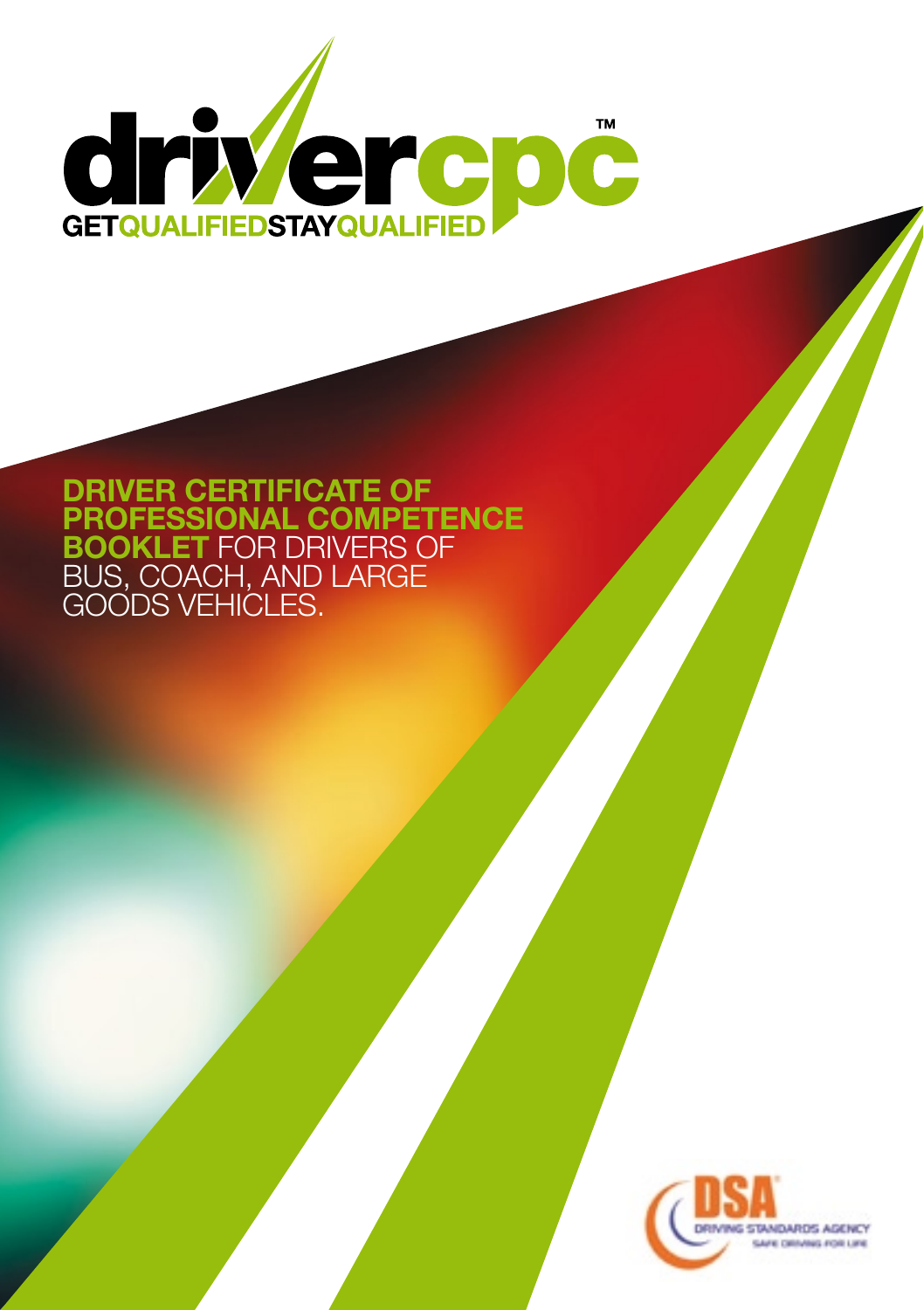

# What is Driver CPC?

Driver CPC is short for 'Driver Certificate of Professional Competence'. It is a new qualification that all bus, coach and lorry drivers will need to have and is being introduced across the European Union to maintain high driving standards.

# Why is it being introduced?

The aims of Driver CPC are to:

- Improve road safety.
- Recognise and accredit skills for professional bus, coach and lorry drivers.
- Encourage drivers to continually update their skills and knowledge.
- Raise the status of bus, coach and lorry drivers to promote driving as a career.

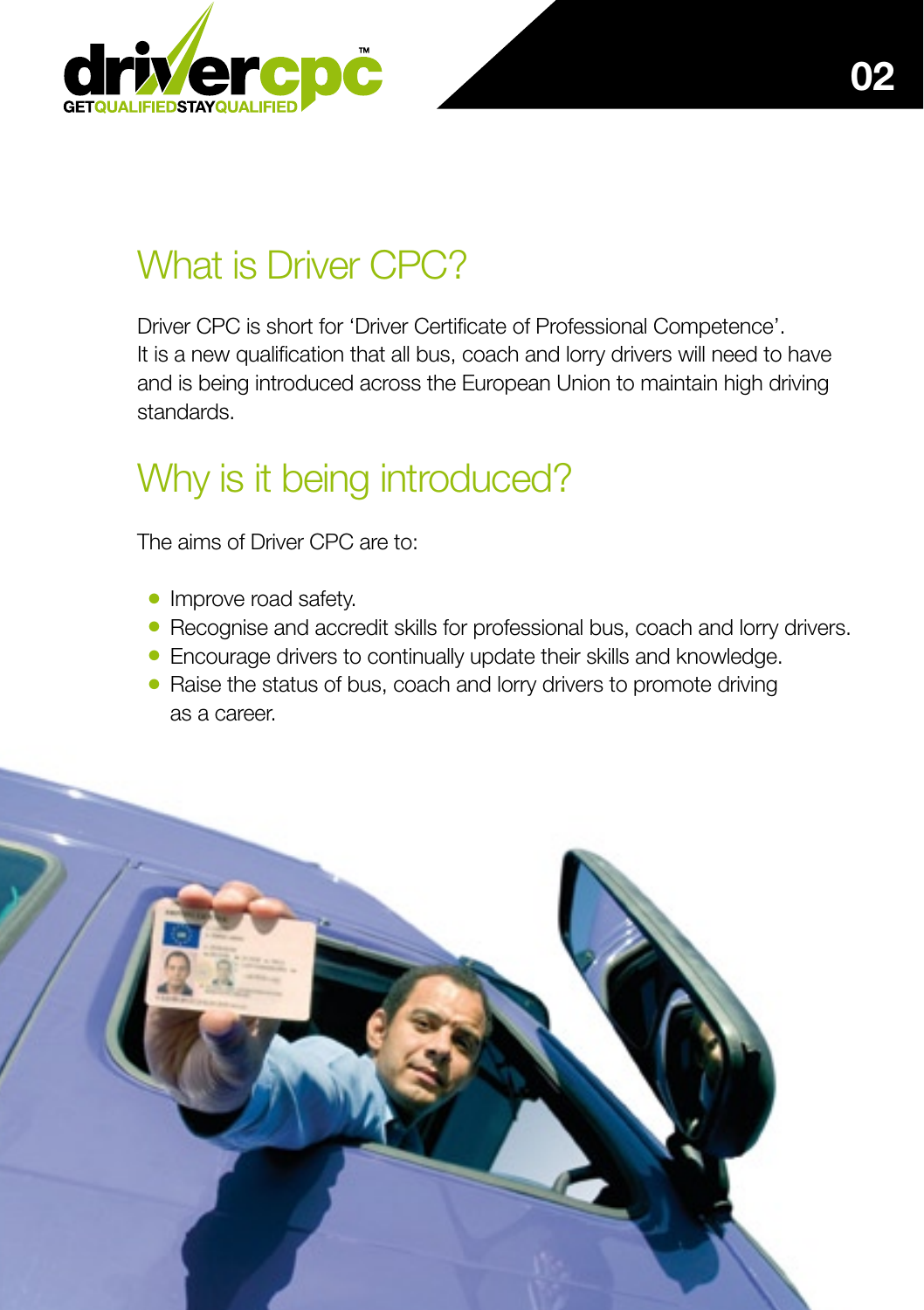#### When will it start?

**For bus and coach drivers it is 10 September 2008 and for lorry drivers 10 September 2009.**

#### Who is asking me to do this?

**The Driver CPC is an EU requirement. The Driving Standards Agency (DSA) is responsible for implementing it in Great Britain and is working with transport industry representatives to ensure it is introduced successfully.** 

#### How will it affect me?

**If you are already a bus, coach or lorry driver, or you are thinking of becoming one, you will need to prepare yourself to take regular 'periodic training'.** 

### I already hold a bus, coach or lorry driving licence. What will I need to do?

**If you already hold a bus, coach or lorry driving licence on the start dates you will have 'acquired rights' for the following 5 years and do not need to hold a CPC during that period. You will, however, need to start work towards getting your CPC, if you wish to continue driving beyond those 5 years.**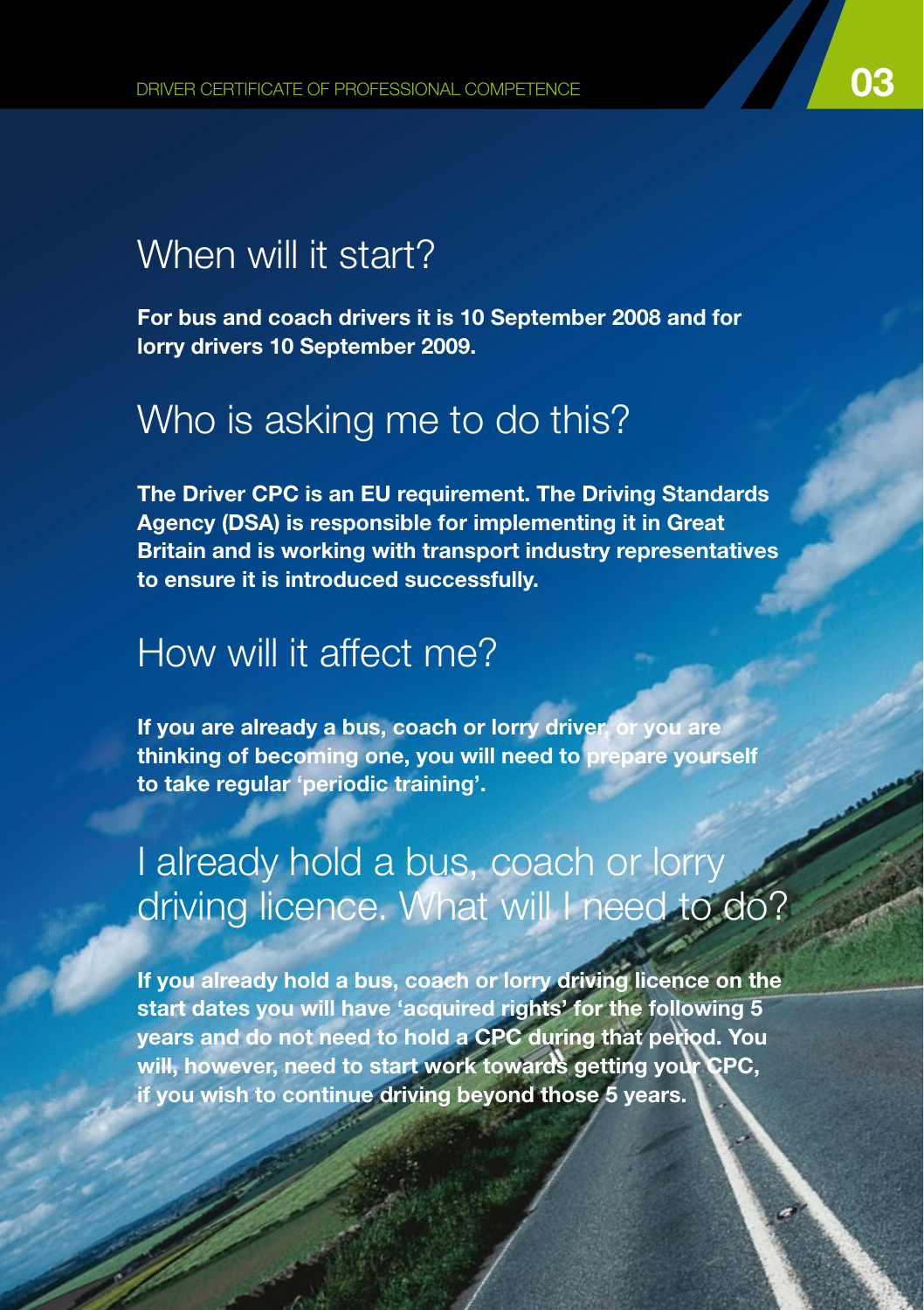

## What does the term 'acquired rights' mean?

'Acquired rights' or grandfather rights as they are often known, is a term used when people who hold an existing qualification (for instance a vocational driving licence) do not have to re-qualify when new conditions are introduced. They are allowed to retain the *rights* they previously *acquired*. If you hold a full vocational licence before the CPC implementation dates, you will fall into this category.

# What is 'periodic training'?

'Periodic training' is regular training that will continue throughout your professional driving career to help you as a driver and to encourage safe driving for life.

You will need to complete 'periodic training' 35 hours of every 5 years to retain your Driver CPC.

There will be a range of courses available and training will be tailored to suit your individual needs to help you become an even better driver. The training is grouped under three headings:

- Safe and fuel efficient driving (this may include vehicle loading, fuel consumption and pollution).
- Legal requirements (rules for tacograph, drivers hours).
- Health and Safety, Service and Logistics (including First Aid, Passenger Safety, Customer service).

Only courses approved by the DSA and delivered by accredited training organisations will count towards your 'periodic training' which will enable you to obtain your Driver CPC.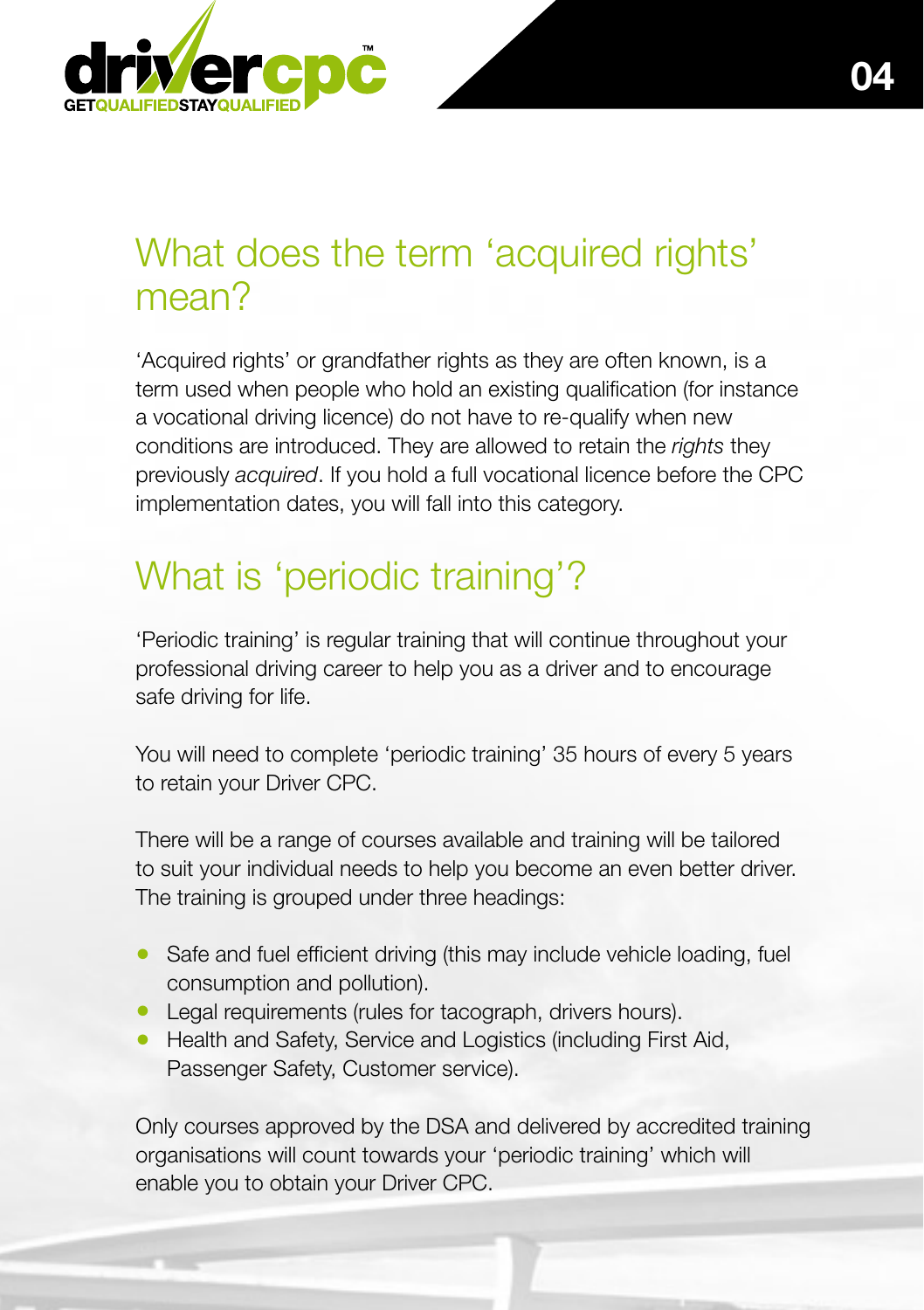## What about new drivers?

Anyone obtaining or applying for a lorry, bus or coach licence after the implementation dates will not have acquired rights. They will not be able to obtain their first Driver CPC by taking their 'periodic training' on its own. They will have to take an initial Driver CPC test before being able to drive professionally. This can be taken at the same time as the vocational driving test.

## What is the initial CPC Test?

The initial Driver CPC test is in two parts

- A Driver CPC Theory Test (which lasts 4 hours in total with case studies).
- A Driver CPC practical test (which lasts two hours and includes elements similar to the 'show me, tell me' part of the existing practical driving test taken by all car drivers).

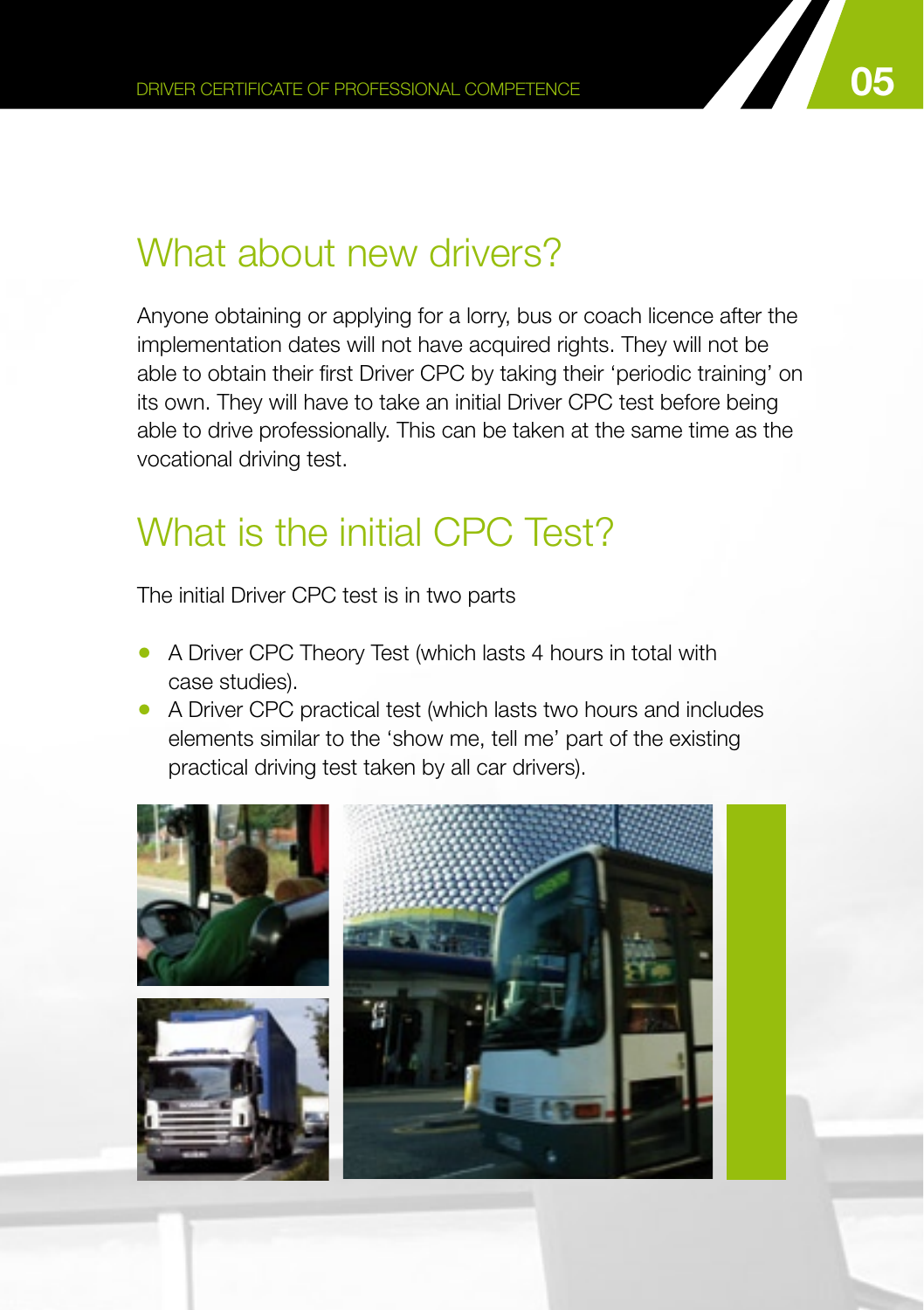

# What is the initial CPC Test? (continued)

The new test will enable drivers to gain a more in-depth and practical understanding of driving as a profession, and once the initial Driver CPC test has been passed you will be entitled to a Driver CPC and a vocational Driving Licence.

## So once I have got my Driver CPC, is that it?

No, a Driver CPC lasts for five years. To qualify for a further Driver CPC, you will need to complete 35 hours of 'periodic training'. If the end date passes without you undertaking any such training, then your Driver CPC will expire, and you could face legal charges if you continue to drive in a professional capacity.

## Can I ignore Driver CPC and still drive professionally?

The simple answer is 'no' you cannot ignore Driver CPC. If you are a bus, coach or lorry driver and you are not covered by any exemptions you will need to take action. **•**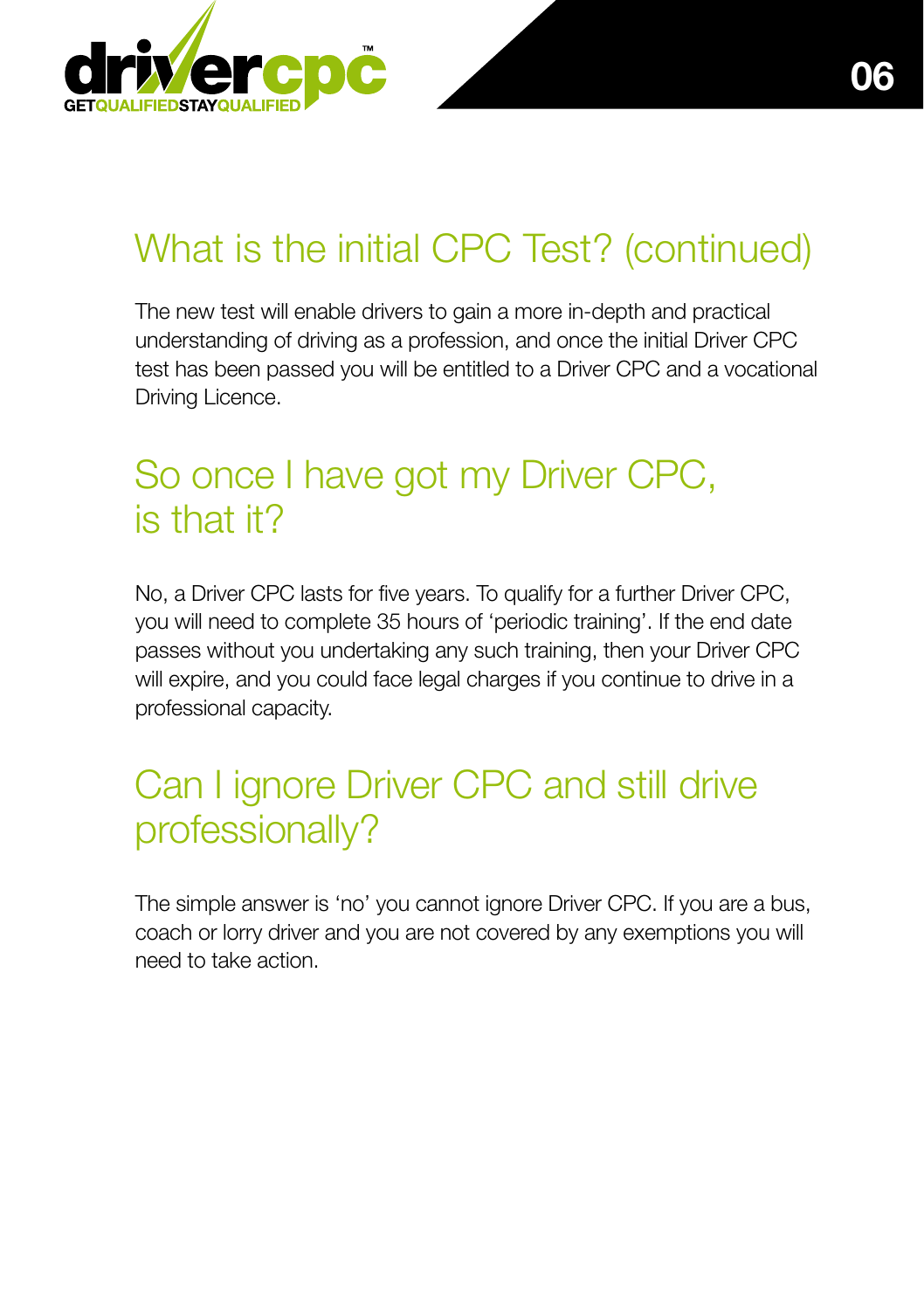## **What are the exemptions?**

#### **You don't need a Driver CPC if the vehicle you drive is**

- **Not authorised to exceed 45 kph**
- **Being used by or under the instructions of the armed forces, the police or a fire and rescue authority.**
- **Undergoing road tests for technical development repair or for maintenance purposes.**
- **Being used in a state of emergency as part of a rescue mission.**
- **Being used for driving lessons for either driving licence or Driver CPC purposes.**
- **Not being used to carry passengers or goods for commercial purposes.**
- **Carrying materials or equipment for your work and that work is not professional bus, coach or lorry driving.**

#### **How will I take all this in?**

**There is no need to take any major action at the present time. The purpose of this guide is to tell you what Driver CPC is and that it is coming. More detailed information will be produced by DSA in time to help you understand Driver CPC and how it will affect you and your circumstances.**